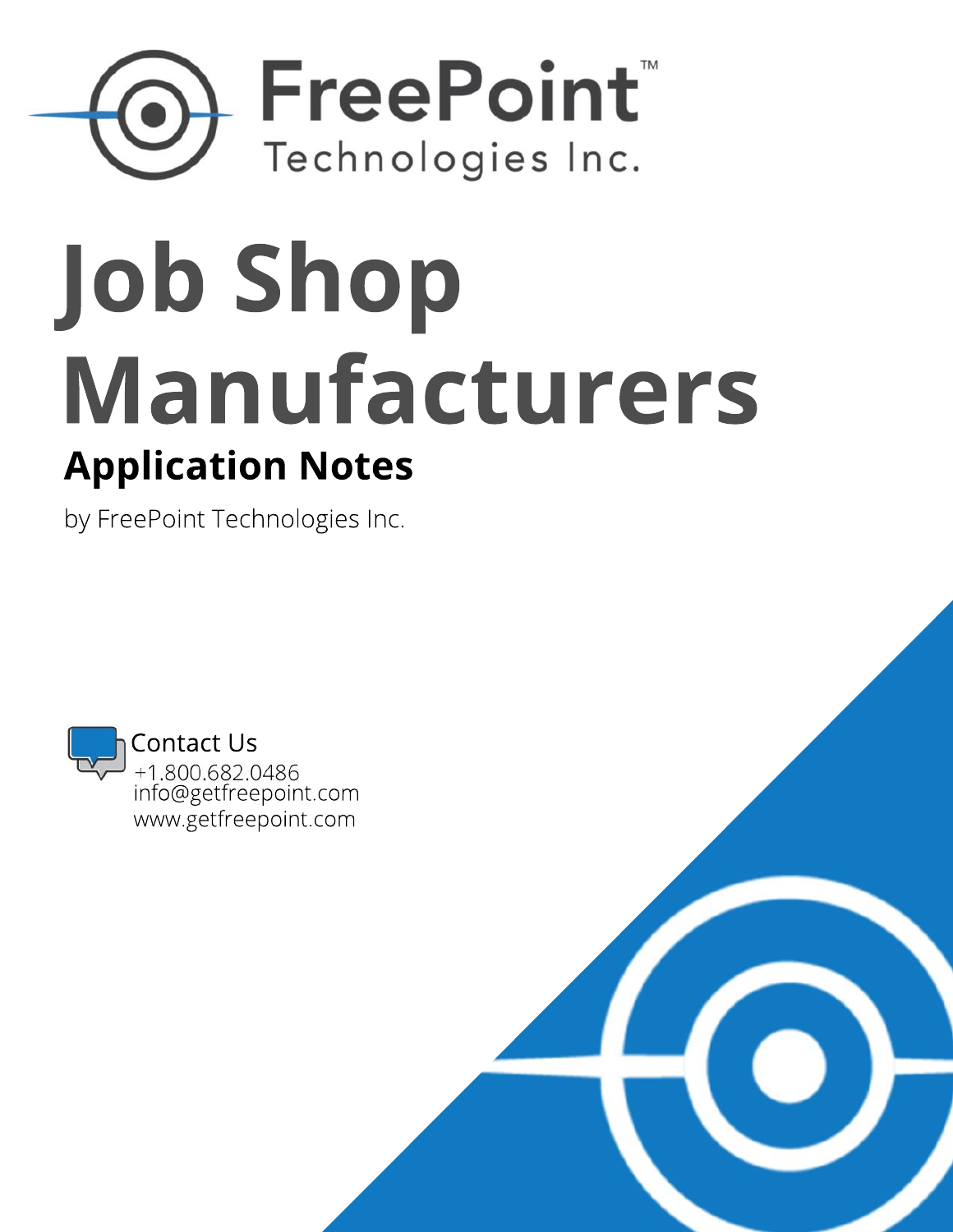### **About Job Shops**

#### **INDUSTRY OVERVIEW**

A Job Shop is a type of manufacturing environment where production is focused on making specific products one customer at a time.

These kinds of manufacturers fit in the "high mix, low volume" category. Each unit produced is created according to precise customer specifications, resulting in highly specialized and customized products.

Examples of Job Shop Manufacturers:



| <b>Machine Tool Shops</b><br>$\bullet$                                                                |                                                                                                                                   |  |
|-------------------------------------------------------------------------------------------------------|-----------------------------------------------------------------------------------------------------------------------------------|--|
| <b>Machining Centers</b><br>$\bullet$                                                                 |                                                                                                                                   |  |
| • Commercial Printing                                                                                 |                                                                                                                                   |  |
|                                                                                                       |                                                                                                                                   |  |
|                                                                                                       |                                                                                                                                   |  |
| ShiftWOrX Marketing [Demo]                                                                            | <b>A N M 文 00 A</b><br>Factory Time 04:30:31 PM EDT                                                                               |  |
| CNC 102                                                                                               | aut 60 Min<br>Day 258<br><b>dternoons Last Week</b><br>Attentions<br>33%<br>226 min 40 min<br>54 %<br>9 %                         |  |
| G.PM. 7 PM<br>2 AM 2 AM<br><b>GAM</b><br>0.754<br>0 PM<br>10.0%<br>$12.4M$<br>Sec-20<br>1AM<br>11, PM | SAN CAN TAN SAN SAN<br>10.AM<br>3.09<br>15 AM<br>12.094<br><b>S.PM</b><br>2.0M                                                    |  |
| <b>CNC 104</b><br>曲<br>SPINDLE ON)                                                                    | Leat 60 May<br><b>Merroons</b><br>en Last We<br>terroons Last Week<br>Day Stift<br>27 %<br>48 %<br>49 %<br>$0 \text{ min}$ 16 min |  |
| e Pot.<br>7 PM 8 PM<br>9 PM 30 PM 11 PM<br>12.436<br>$1$ AM<br>$2 \text{ AM}$<br>3 AM<br>6000<br>S AM | 2.996<br>6.034<br>$2$ AM<br>8 AM<br>9 AM 10 AM<br>11-AM<br>12.014<br>5.298<br>3.196<br>A PM                                       |  |
| $\bigoplus_{f \in U}$ EDM 100                                                                         | Atempora Last Week<br>act 60 Min<br>Day Stift<br>Absencers<br>ays Last Wee<br>90 %<br>370 min 116 min<br>73 %<br>68 %             |  |
| $6598$ , 7 PM 8 9 PM 10 PM 11 PM 12 AM 1 AM 2 AM 4 AM                                                 | SAM CAN TAN BAN DAM LOAN<br><b>LEAM</b><br>12 PM<br>2 P M<br>LPM<br>3 P M<br>4 P M                                                |  |
| <b>Laser Cutter</b><br>曲                                                                              | Day Suit<br>aus Last Wie<br>est 60 Mar<br><b>Allernaurs</b><br>Morroons Last Week<br>92 %<br>406 min   131 min  <br>69%<br>64 %   |  |
| 2.0M 8.0M 9.0M<br>101N 111N 12AM 1AM 2AM 3AM 4AM<br>$5 - 10$<br>6.996                                 | 6 AM FAM BAM<br>9 AM 10 AM 11 AM 12 PM<br>1.096<br>2.0M<br>$= 0.94$<br>3.194                                                      |  |
| <b>Plasma Cutter</b><br>首<br>(CUTTING)                                                                | Day Shift<br>eyn Last Wee<br>Atternaona Last Week<br>ast 60 Min<br>Abernoora<br>74 %<br>97%<br>347 min<br>145 min<br>74 %         |  |
| CON TON GON DON 100N 11PM 12AM 1AM 2AM 3AM 4AM<br>5 AM                                                | SAM DAN 10AM 11AM 12PM 1PM 2PM 3PM 4PM<br>6 AM<br>7 AM                                                                            |  |
|                                                                                                       | $560-20$                                                                                                                          |  |
| ٠                                                                                                     |                                                                                                                                   |  |
|                                                                                                       |                                                                                                                                   |  |
|                                                                                                       |                                                                                                                                   |  |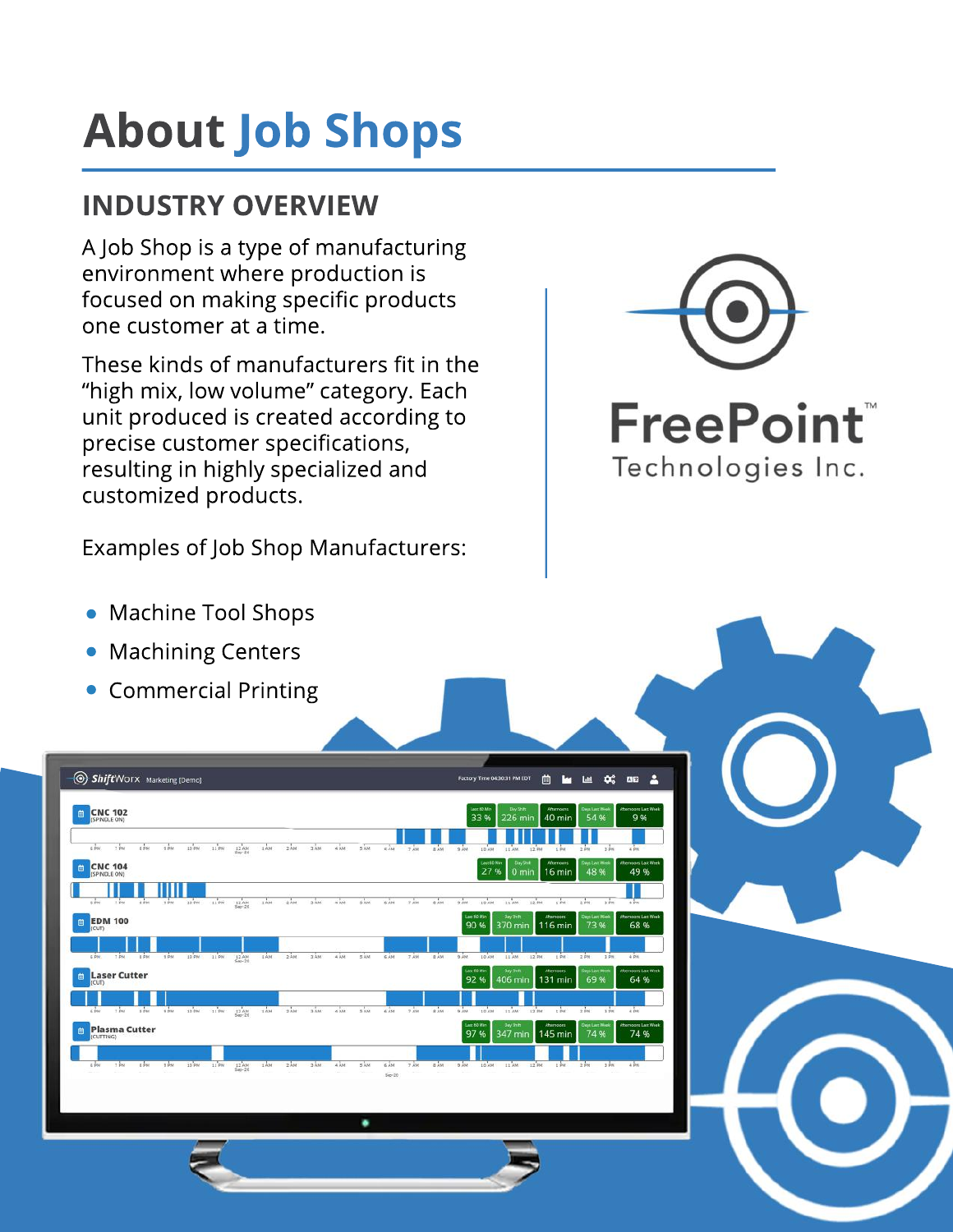### **The Challenge**

Manufacturers operating in a Job Shop type of machining environment have a wide variety of products with no real pattern as to when, or in what order things come through the shop. This makes the day to day operations very different and often unpredictable.

When implementing machine monitoring, many manufacturers aim to establish benchmark or baseline metrics. Baseline metrics allow manufacturers to compare their day to day operations to their benchmark to determine how efficient their production is.

However, due to the unpredictability of daily operations in a Job Shop, it is challenging for these manufacturers to establish a baseline and by extension, determine what an efficient production rate is.



Without **baseline metrics,** it can be difficult to accurately determine the **efficiency of your process**.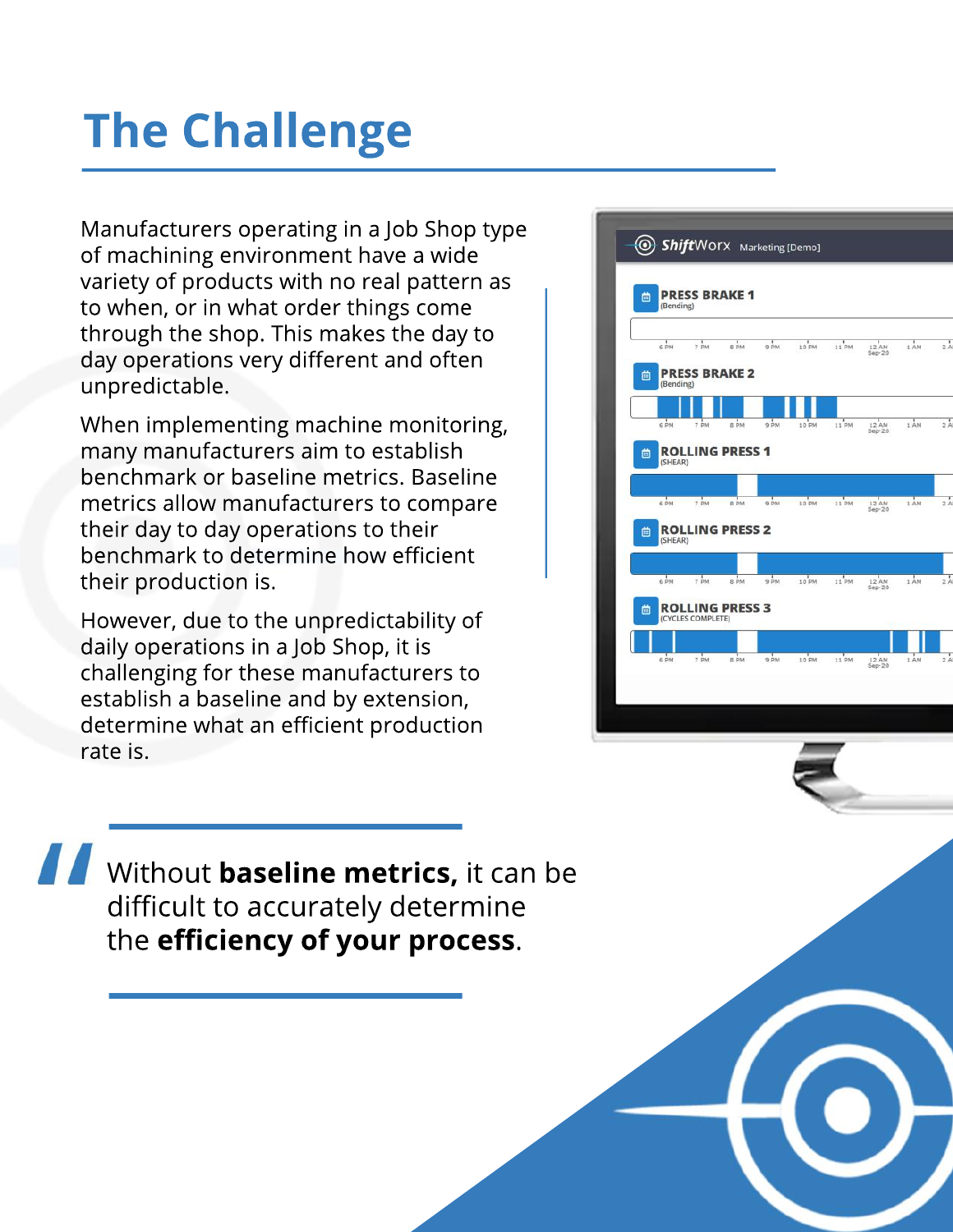#### **The Solution**



With the experience that we've gained working with such companies, we have found that a combination of the following key metrics is most effective:

- $\bullet$  Machine Utilization % of time the machine is adding value
- **Total Number of Set-Ups**
- Average Set-Up Time
- Total of All Other Time when the machine is not adding value or being set up for a job

These 4 metrics combined provides:

- Operators with an indication of overall productivity
- Management with accurate insights into machine utilization and available capacity.

By obtaining empirical information on the reasons behind non-productive or underutilized assets, management is positioned to drive their continuous improvement efforts forward.